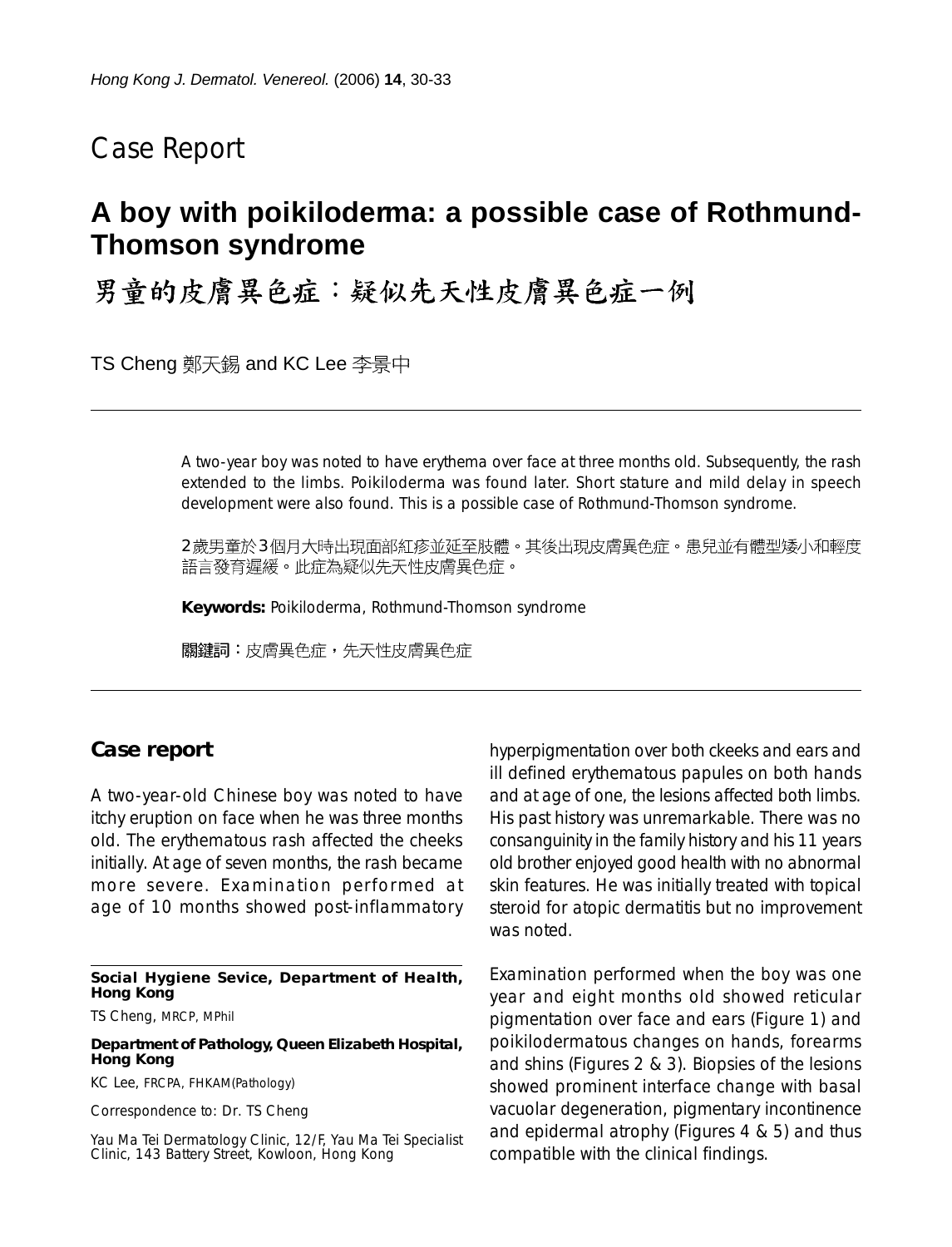

**Figure 1.** Reticulate pigmentation over face, mainly over cheeks, chin and ears.



**Figure 3.** Poikilodermatous changes over shins.



**Figure 2.** Poikilodermatous changes over forearm.



**Figure 4.** There are focal epidermal atrophy in the left edge of the photomicrograph. Mild telangiectasia is noted in the right central region. (H&E, Original magnification x 2.5)



**Figure 5.** High power showing basal vacuolar degeneration with necrotic keratinocytes. There is also pigmentary incontinence. (H&E, Original magnification x 20)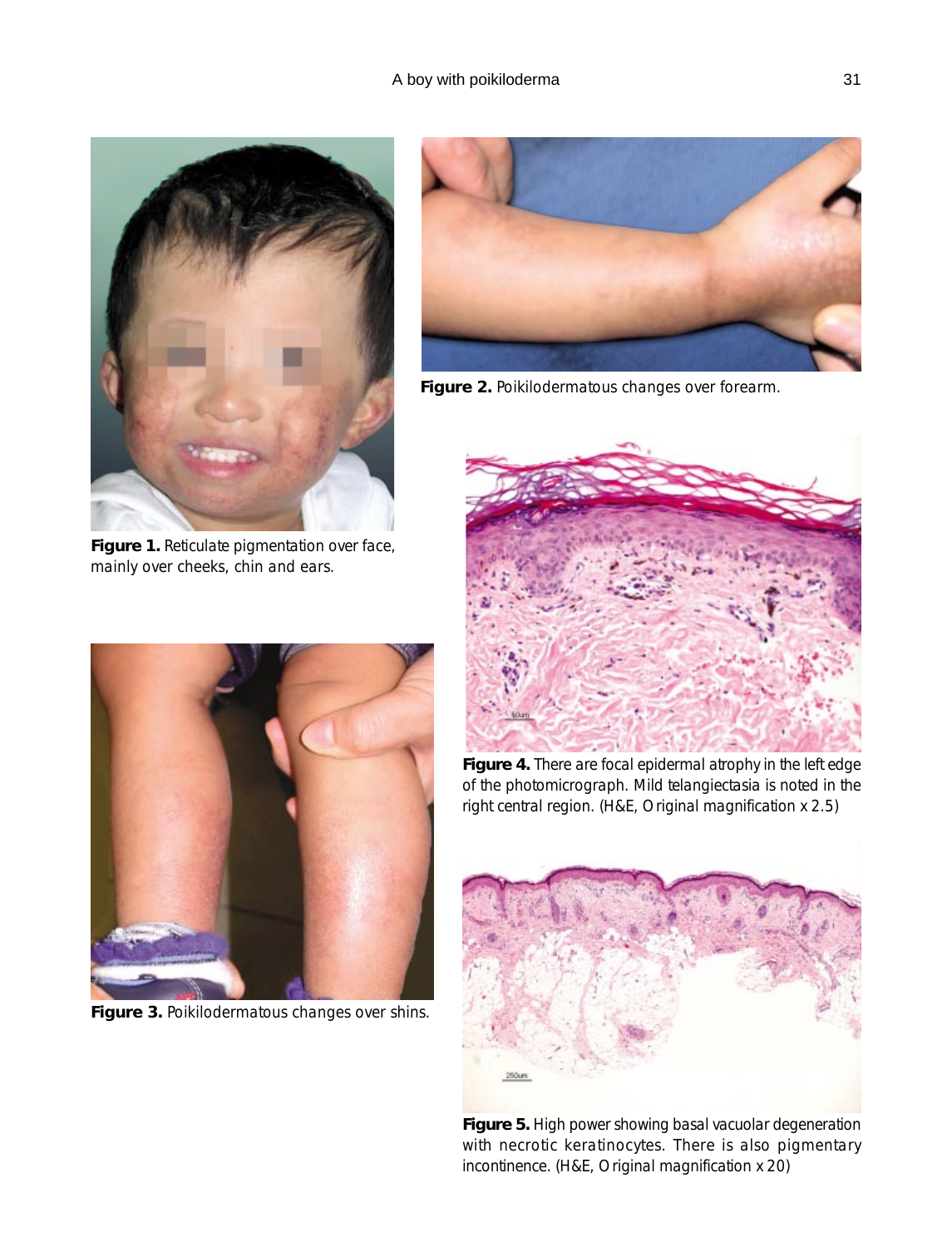Development assessment showed that he had a small stature (10-25 percentile) and delayed speech development. Ophthalmological examination showed no abnormalities. Blood tests that included complete blood picture, ANA, anti-DNA, anti-ENA and immunoglobulin pattern were unremarkable.

## **Discussion**

The cardinal cutaneous feature of this case was poikiloderma. Poikiloderma was a descriptive term with features of atrophy, macular or reticulate pigmentation and telangiectasia. Included in the differential diagnosis of this condition were congenital poikilodermas, the most well known of which is Rothmund-Thomson syndrome (RTS), photosensitivity disorders and diseases causing reticulate pigmentation, $1$  including ataxia telangiectasia, Kindler syndrome, Cockayne syndrome, Bloom's syndrome, dyskeratosis congenita, Fanconi's anaemia, and trichothiodystrophy.

In ataxia telangiectasia, telangiectasia of bulbar conjunctivae and ataxia when the child starts to learn to walk may be found. In Kindler syndrome, acral blistering occurs in addition to poikiloderma. In Cockayne syndrome, despite poikiloderma may be found, it usually presents after the first year of age. In Bloom's syndrome, photosensitivity can be found and there may be malar erythema and telangiectasia over malar areas. However, there is no associated poikiloderma. In dyskeratosis congenita, there is a triad of reticulated hyperpigmentation, leukoplakia and nail dystrophy. In Fanconi's anaemia, the reticulate hyperpigmentation is often seen on the trunk and flexures. Some dyspigmentosis conditions like Dowling-Degos disease, reticulate acropigmentation of Kitamura, Cantu syndrome, and dermatopathia pigmentosa reticularis may mimick poikiloderma.

Rothmund-Thomson syndrome (RTS), also known as poikiloderma congenitale, is an autosomal recessive condition. Mutations in the *RECQL4* gene, located on human chromosome 8q24.3, were found in some cases.2 *RECQL4* is a member of the human *RECQ* helicase family. It belongs to a group of enzymes that unwind DNA. It functions in all processes in which access to single stranded DNA is required, including DNA replication, repair and recombination of DNA and transcription of RNA. Mutations in the *RECQ*-like genes *BLM, WRN*, and *RECQL4* can result in Bloom's syndrome, Werner syndrome, and RTS, respectively.3

The skin of RTS appears normal at birth and changes usually begin between 3 and 6 months of age as erythema on face and spread to buttocks and extensors. Later on, poikiloderma develops gradually. Reduced hair growth with premature graying may also be found. Cataracts occur between four and seven years of age in 50% of patients. Many patients have a short stature. Skeletal defects include saddle nose, frontal bossing, small hands and feet, absent or malformed radii and thumbs and delayed bone age and osteoporosis. Other features may include mental retardation, dental abnormalities and hypogonadotropic hypogonadism. Photosensitivity is also present in this condition. Chromosomal instability and reduced unscheduled DNA synthesis are found in fibroblasts after irradiation. This may be due to the presence of DNA repair mechanism defect. Increased risk of osteosarcoma is associated with RTS. It occurs in late childhood to early adolescence. Increased prevalence of nonmelanoma skin cancers is also found.

Our case had erythema over cheeks at 3 months old. The rash then spread to the extensor aspect of the limbs, sparing the chest, back and abdomen. Poikiloderma developed gradually. Short stature and mild delay in speech development were found. However, there was no